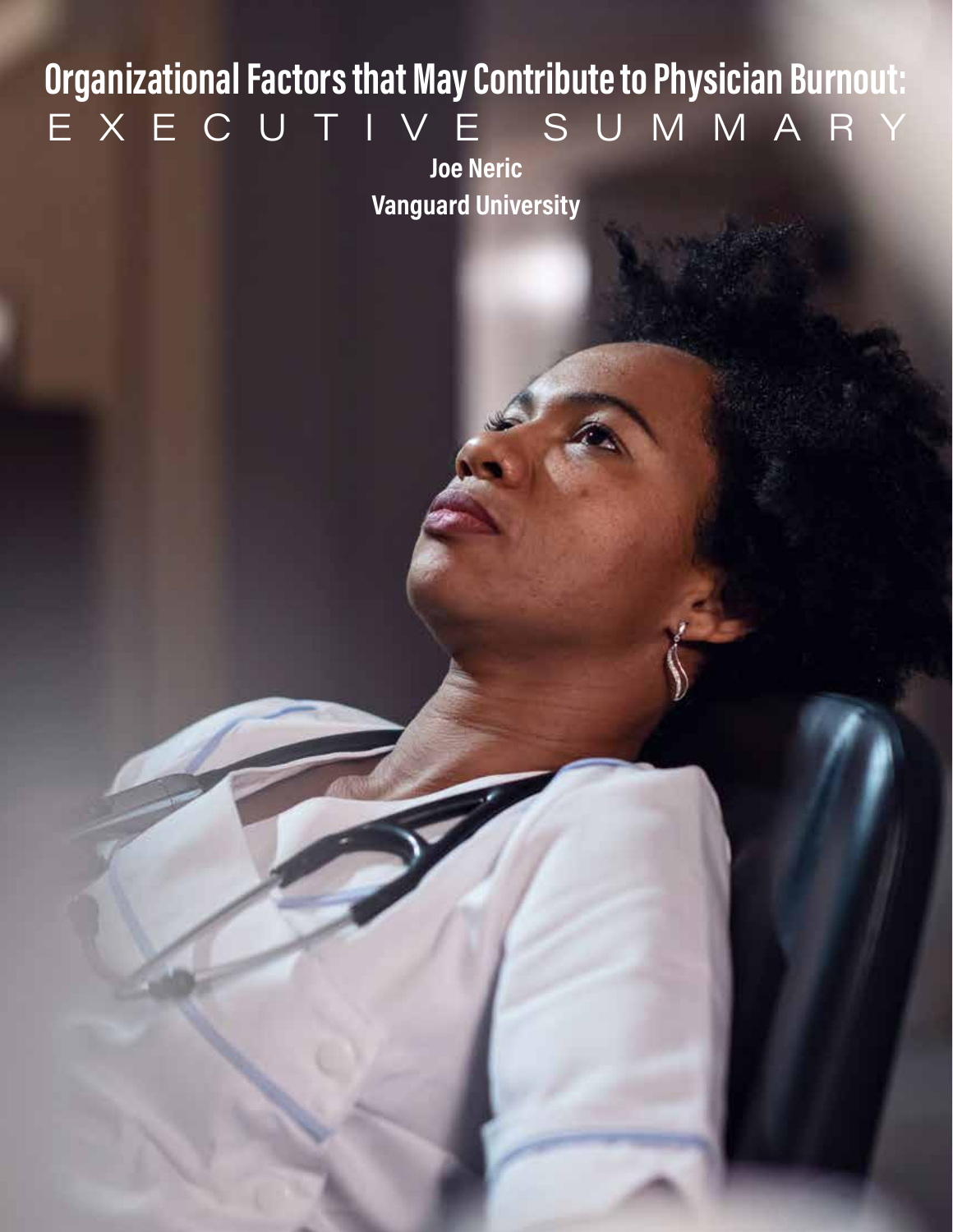

Burnout is pervasive in the healthcare industry and is disproportionately affecting physicians. Moreover, describing physicians as burned-out has unfortunately become *cliché*. Yet, when the subject of burnout is brought to attention, a common question is; *What can we do about it?* (Maslach, 2017). Lathrop (2017) stated, "occupational burnout can be prevented when research informs the solutions" (p. 377).

Physicians and organizational psychologists agree that professional burnout is a psychological response to chronic workplace stress (Shanafelt et al., 2019; DeChant & Shannon, 2016; Shanafelt et al., 2015; Dyrbye et al., 2014; Shanafelt et al., 2012; Maslach, 2017; Maslach, Schaufeli, & Leiter, 2001; Schaufeli et al., 2009). "Burnout is a syndrome of emotional exhaustion, depersonalization, and reduced personal accomplishment that can occur among individuals who work with people" (Schaufeli et al., 2009, p. 206). Even though there is comprehensive research on physician burnout—particularly physician driven—this research aims to highlight the importance of how healthcare organizations negatively contribute to physician's workplace stress.

#### **THE PREVALENCE OF BURNOUT IN MEDICINE**

There have been extraordinary changes to the U.S. health care system between 2010 and 2020. Mergers and acquisitions have changed the typical medical business model (Murphy, 2017). As of 2016, private practicing physicians are now the minority (47.1%) when compared to 1983 (76.1%) (Murphy, 2017). Health care regulations and policy changes (e.g., The Affordable Healthcare Act) have changed the physician's daily work (Shanafelt et al., 2019). The increased use of electronic health records (EHR) has dramatically changed the relationship between the physician and the patient where

physicians are now spending two hours on documentation for every hour spent with the patient (Shanafelt et al. 2019; Arndt et al. 2017; Tai-Seale et al., 2017). Compounding workplace stress, administrative efficiency standards (e.g., time to answer emails and chart completion for billing purposes), flawed patient surveys, and productivity measurements (e.g., relative value unit creation) have altered organizational leadership's perception and expectation of what is a "good doctor" (Shanafelt et al., 2019, p.1682). Shanafelt et al., (2012) assessed the prevalence of burnout in 2011 and reported

45.8% of surveyed physicians ( $n = 7288$ ) had at least one symptom of burnout (*p* < .05). Between 2011 and 2014, Shanafelt et al. (2015) reported a significant increase of burnout where 54.4% of surveyed physicians (*n* = 3680) showed at least one symptom of burnout (*p* < .001). More recently, however, Shanafelt et al. (2019) reported a decrease in burnout among physicians (43.9%;  $n = 2147$ ;  $p < .001$ ) but an increase in depressive symptoms from 2011 through 2019 (5.7%; *p* < .001). The speculation in the variance in physician burnout between 2014 through 2019 is an increase in turnover where physicians left the profession (Shanafelt et al., 2019).

While literature identifying the prevalence of physician burnout is immense (Shanafelt et al., 2019; DeChant & Shannon, 2016; Shanafelt et al., 2015; Dyrbye et al., 2014; Shanafelt et al., 2012), the literature identifying organizational factors that may contribute to burnout is scarce (DeChant & Shannon, 2016). When half of practicing physicians report being burned-out, it is not a problem with the physician; it is an organizational problem (DeChant & Shannon, 2016). Similarly, Maslach and Leiter (1997) argue that burnout is not linked to an individual's temperament or pathology, but rather it is an organizational problem.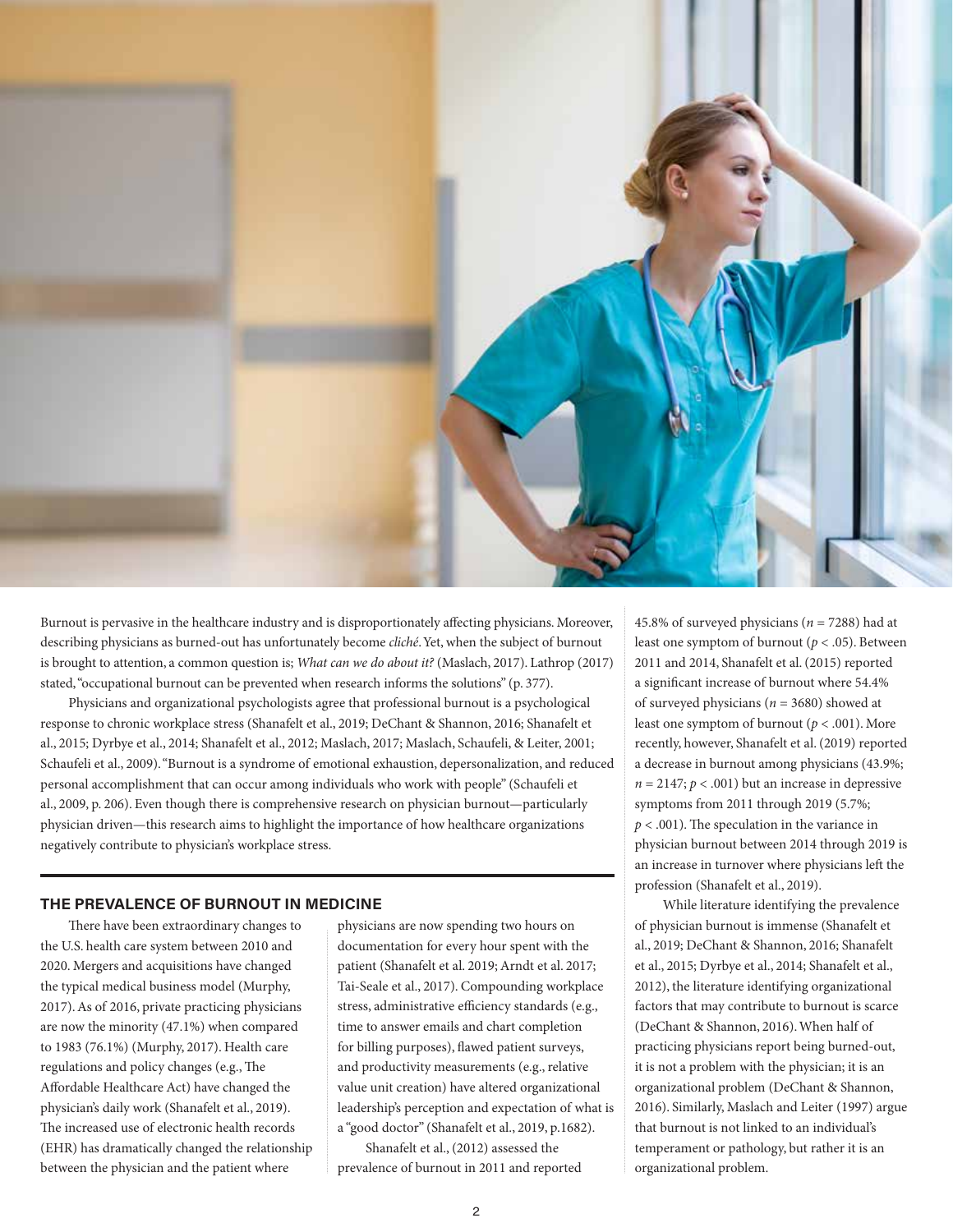#### **HYPOTHESES**

Research indicates that burnout among physicians has reached epidemic proportions and without relief in sight. Organizational sources of physician burnout include: (a) an unsustainable workload, (b) lack of fairness, (c) inadequate reward, (d) failing community support, (e) absence of fairness, and (f) mismatch in values.

The Oldenburg Burnout Inventory (OLBI) is a 16-item validated scale that measures perceived burnout from participant responses ranging from (1) "strongly agree though (4) "strongly disagree." A higher score indicates the presence of burnout. The Areas of Worklife Survey (AWS) is a validated 28-item scale which provides quantitative data to the degree of the incongruence (mismatch or misalignment) between the person and the job in six areas of worklife: (a) workload, (b) control, (c) reward, (d) community, (e) fairness, and (f) values. The AWS utilizes responses ranging from (1) "strongly disagree" though (3) "hard to decide" to (5) "strongly agree". A lower score indicates a greater mismatch between the person and the job. To examine the prevalence of burnout and the incongruence (mismatch or misalignment) between the physician and the job, several hypotheses were analyzed:

H1: Burnout, disengagement, and exhaustion will negatively correlate with workload. H2: Burnout, disengagement, and exhaustion will negatively correlate with control. H3: Burnout, disengagement, and exhaustion will negatively correlate with reward. H4: Burnout, disengagement, and exhaustion will negatively correlate with community. H5: Burnout, disengagement, and exhaustion will negatively correlate with fairness.

H6: Burnout, disengagement, and exhaustion will negatively correlate with values.

#### **METHODOLOGY**

• A survey was created using Google Forms.

**(4) strongly disagree**

- Participants were recruited through email and social media  $\mathcal{D} \mathbf{\Omega} \mathbf{\Omega}$ . Participants were provided with a brief description and a link to the survey.
- The survey consisted of a consent form, demographic questions, and two validated instruments (the OLBI and the AWS).

Î OLBI **A** higher score **indicates the presence of burnout** (Burnout, disengagement, & exhaustion)  $\pmb{\downarrow}$ **(1) strongly agree**

**(5) strongly agree**



**between the person and the job** (Workload, control, reward, community, fairness, & values)



#### **RESULTS**

Respondents in this study were selfidentified physicians ( $n = 198$ ). The sample included 64 males (32.3%) and 134 females (67.7%). All participants were older than 18 years of age, with a range of 27-70 years of age with an average age of 45 years of age. All participants reported to have earned medical degrees and are currently practicing medicine. Some participants, 62.6% ( $n = 124$ ) reported to have earned advanced degrees (Masters level education and

above) in addition to their medical degree.

Respondents identified as: Caucasian (*n* = 146; 73.7%), Asian (*n* = 24; 12.1%), Latino (*n* = 9; 4.5%), Middle Eastern/North African (*n* = 8; 4%), Black/African American (*n* = 2; 1%); other (e.g. mixed race;  $n = 6$ ; 3%), or decline to answer ( $n = 3$ ; 1.5%). Participants indicated the type of medical practice with the most common as Internal Medicine (*n* = 45; 22.7%). Participants were separated into general practice medicine (Family, General, Internal, and Pediatrics; 54.5%;

| <b>TABLE1</b>                   |              |                |
|---------------------------------|--------------|----------------|
| <b>Participant Demographics</b> |              |                |
| <b>Characteristic</b>           | $\mathsf{n}$ | $\frac{0}{0}$  |
| Gender                          |              |                |
| Male                            | 64           | 32.3           |
| Female                          | 134          | 67.7           |
| <b>Marital Status</b>           |              |                |
| Married                         | 148          | 75.1           |
| Single                          | 32           | 16             |
| Divorced                        | 12           | 6              |
| Widowed                         | $\mathbf{1}$ | .5             |
| <b>Decline to Answer</b>        | 5            | 2.5            |
| <b>Children</b>                 |              |                |
| None                            | 69           | 34.8           |
| <b>One</b>                      | 26           | 13.1           |
| Two                             | 64           | 32.3           |
| <b>Three</b>                    | 27           | 13.6           |
| Four or more                    | 11           | 5.6            |
| Age                             |              |                |
| 25-34                           | 37           | 18.7           |
| 35-44                           | 53           | 26.8           |
| 45-54                           | 64           | 32.3           |
| 55-64                           | 24           | 12.1           |
| 65-74                           | 6            | 3              |
| <b>Decline to Answer</b>        | 14           | $\overline{7}$ |
| <b>Religious Affiliation</b>    |              |                |
| Christian                       | 81           | 40.9           |
| Agnostic/Atheist                | 61           | 30.8           |
| Jewish                          | 24           | 12.1           |
| Muslim                          | 3            | 1.5            |
| <b>Buddhist</b>                 | $\mathbf{1}$ | .5             |
| Other (e.g. "spiritual)         | 10           | 5              |
| Decline to answer               | 10           | 5              |

*Note. N=198.*

 $n = 108$ ) and all other specialists (45.5%;  $n =$ 90) and no significant correlations were found which is contradictory to the current research (DeChant & Shannon, 2016). Table 1 displays the participant demographics.

Respondents indicated hours worked in a week ranged from 15-112 hours, with an average of 52.78 hours per week, and with 60 hours per week as the most common report ( $n = 41$ ; 20.7%). Participants indicated on how they were paid as: salary ( $n = 92$ ; 46.5%) and salary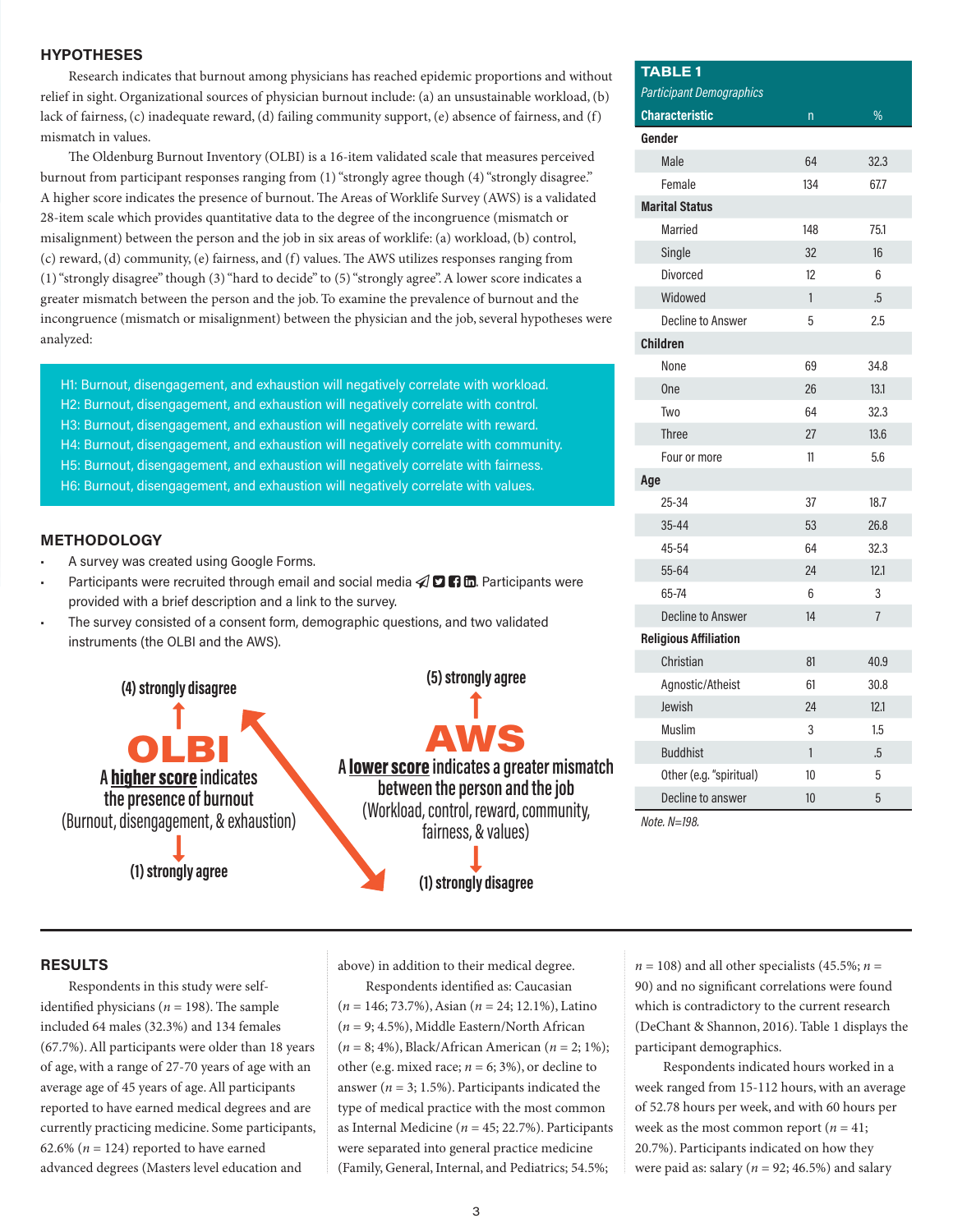

Maslach (2017) argues a consistent theme in burnout research is the complicated relationship between the employee and the job, which is often articulated as an "imbalance, or misalignment, or misfit" (p. 149). Leiter and Maslach (2004) argue the greater the incongruence (mismatch or misalignment) between the employee and the job, the probability of burnout increases.

| <b>TABLE 3</b><br><b>Hypotheses Results: OLBI and AWS Correlations</b> |           |           |           |           |           |           |  |  |  |
|------------------------------------------------------------------------|-----------|-----------|-----------|-----------|-----------|-----------|--|--|--|
|                                                                        | Workload  | Control   | Reward    | Community | Fairness  | Values    |  |  |  |
| Burnout                                                                | $-.598**$ | $-492**$  | $-.517**$ | $-.505**$ | $-.622**$ | $-.462**$ |  |  |  |
| Disengagement                                                          | $-475**$  | $-458**$  | $-480**$  | $-483**$  | $-.617**$ | $-438**$  |  |  |  |
| Exhaustion                                                             | $-622**$  | $-.398**$ | $-.472**$ | $-.420**$ | $-.520**$ | $-.353**$ |  |  |  |

*N=198. High scores with the OLBI indicate burnout, disengagement, and exhaustion. Low scores with the AWS indicate an incongruence with the person and the job.*

*\* p < .05; \*\* p < .01.*

with incentives ( $n = 106$ ; 53.5%). Participants indicated the typical patients seen per day ranged between 0-100 patients, with an average of 17.58 patients per day, and with 10 patients as the most common report ( $n = 21$ ; 10.6%). Table 2 displays the participant's organizational demographics.

#### **OLBI RESULTS: BURNOUT, EXHAUSTION, AND DISENGAGEMENT**

Results using the Oldenburg Burnout Inventory (OLBI) indicated an overall average burnout score of 2.75, which suggests 37.4% physicians (with a score of 3 or higher) report at least 1 aspect of burnout (burnout, exhaustion, and/or disengagement). This discovery was lower than expected as the current research suggests physician burnout is currently reported at 43.9% (Shanafelt et al.,2019). Moreover, 35.8% of the participants reported to be disengaged (cynical towards patients) and 53% reported feelings of exhaustion.

## **AWS RESULTS: JOB-PERSON FIT**

The Areas of Worklife Survey (AWS) was used to measure the incongruence (mismatch or misalignment) between the employee and the job in six domains of work: workload, control, reward, community, fairness, and values. Results from each subscale reporting moderate to strong mismatch between the physician and the work environment (with a score of 3 or lower) are as follows: Workload: 53%; Control: 56.1%; Reward: 30.8%; Community 29.3%; Fairness: 36.4%; and Values: 42.9%.

#### **HYPOTHESES RESULTS**

This study examined the relationship between burnout (exhaustion, and disengagement) with six areas of worklife: workload, control, reward, community, fairness, and values. Table 3 displays the bivariate correlations between these variables. Two-tailed Person's Correlation were conducted to test all hypotheses.

## **TABLE 2** *Participant's Organizational Demographics* Characteristic n % **Advanced degree (Masters or higher) in addition to M.D.** Yes 124 62.6 No 74 37.4 **Average hours worked per week** 10-20 2 1 21-30 6 3 31-40 39 19.7 41-50 57 28.8 51-60 59 29.8 61-70 18 9 71-80 10 5 81-90 3 1.5 91-100 1 .5 101-110 0 0 0  $111-112$  .5 Missing 2 1 **Patients per day (average)** 0-10 62 31.3 11-20 92 46.5 21-30 26 13.1 31-40 9 4.5 41-50 4 2 51-60 1 .5 61-70 0 0 71-80 1 .5 81-90 **1** .5 91-100 1 .5

*Note. N=198. Participants worked 52.78 hours per week on average (SD=14.112; Mdn=50.00; Mode: 60). 58.6% of the participants (n=116) worked between 40-60 hours per week.* 

## *HYPOTHESIS 1*

Hypothesis 1 speculated burnout, disengagement, and exhaustion will negatively correlate with workload. Analysis revealed significant negative correlations between burnout, disengagement, and exhaustion with a sustainable workload (burnout: *r*(121) = -.598; *p* < .001; disengagement: *r*(123) = -.475; *p* < .001; exhaustion:  $r(122) = -.622; p < .001$ ). Therefore, participants experiencing a strong incongruence (mismatch or misalignment) with workload (the amount of work to be done in a given time) also experienced high burnout, high disengagement (withdrawal and identity from work), and high exhaustion (physical and cognitive demands of the job).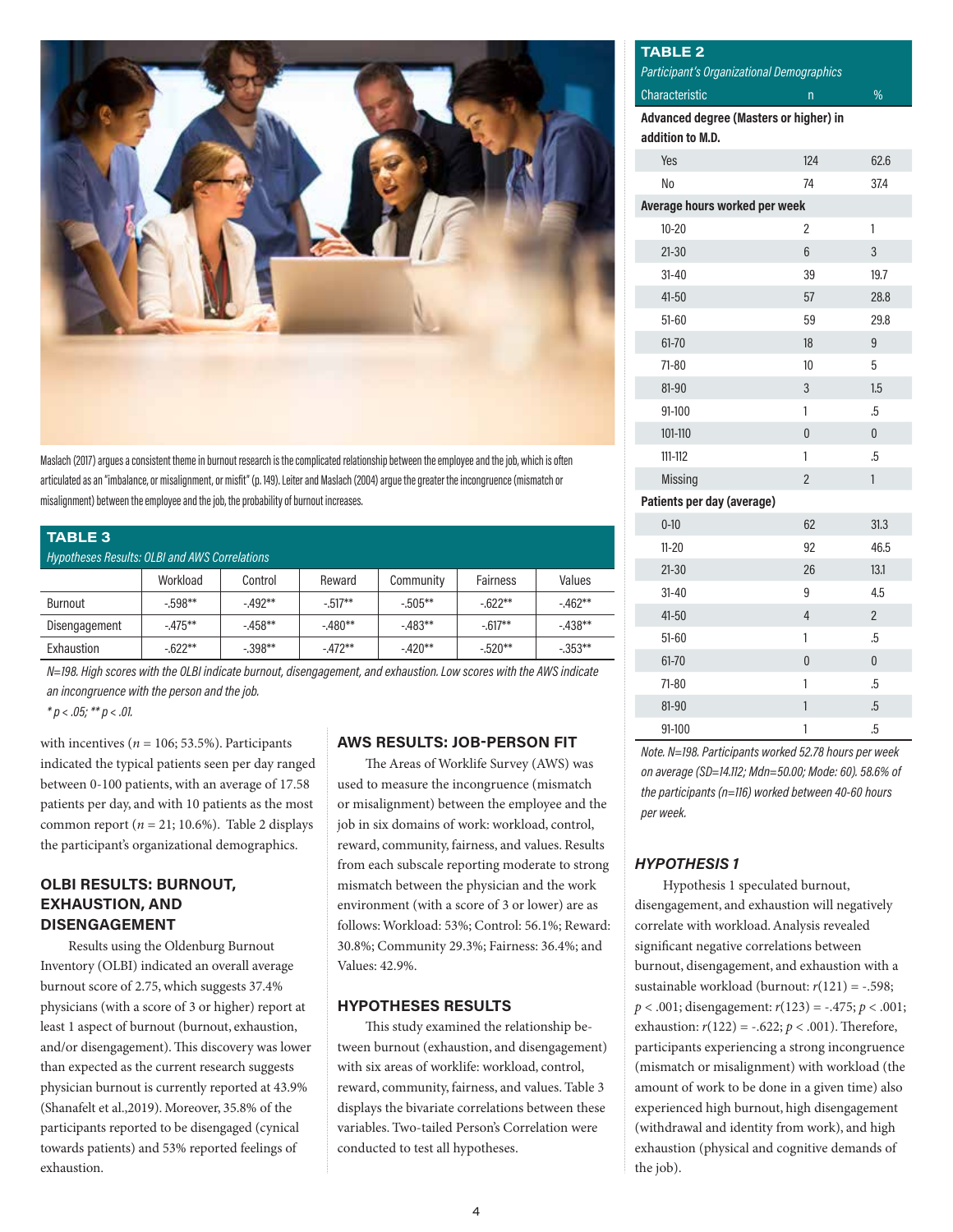| <b>TABLE 2</b>                            |                |                |  |  |  |  |  |
|-------------------------------------------|----------------|----------------|--|--|--|--|--|
| Participant's Organizational Demographics |                |                |  |  |  |  |  |
| <b>Characteristic</b>                     | n              | %              |  |  |  |  |  |
| <b>Rank in Organization</b>               |                |                |  |  |  |  |  |
| Head of department                        | 4              | $\overline{2}$ |  |  |  |  |  |
| Attending physician or<br>hospitalist     | 5              | 2.5            |  |  |  |  |  |
| Fellow                                    | 10             | 5.1            |  |  |  |  |  |
| Chief resident                            | 4              | 2              |  |  |  |  |  |
| Senior resident                           | 130            | 65.7           |  |  |  |  |  |
| Junior resident                           | 17             | 8.6            |  |  |  |  |  |
| Intern                                    | 25             | 12.6           |  |  |  |  |  |
| Missing                                   | 3              | 1.5            |  |  |  |  |  |
| <b>Base of main practice</b>              |                |                |  |  |  |  |  |
| Allergy & Immunology                      | 1              | .5             |  |  |  |  |  |
| Anesthesiology                            | 5              | 2.5            |  |  |  |  |  |
| <b>Emergency Medicine</b>                 | 5              | 2.5            |  |  |  |  |  |
| <b>Family Medicine</b>                    | 31             | 15.7           |  |  |  |  |  |
| <b>General Practice</b>                   | 5              | 2.5            |  |  |  |  |  |
| Hospitalist                               | 6              | 3              |  |  |  |  |  |
| Internal Medicine                         | 45             | 22.7           |  |  |  |  |  |
| Neurological Surgery                      | 1              | .5             |  |  |  |  |  |
| Neuromusculoskeletal                      | 1              | .5             |  |  |  |  |  |
| Medicine & OMM                            | 1              | .5             |  |  |  |  |  |
| Obstetrics &<br>Gynecology                | 17             | 8.6            |  |  |  |  |  |
| Ophthalmology                             | 1              | .5             |  |  |  |  |  |
| Orthopedic Surgery                        | 2              | 1.0            |  |  |  |  |  |
| Pathology                                 | $\mathbf{1}$   | $\overline{5}$ |  |  |  |  |  |
| Pediatrics                                | 27             | 13.6           |  |  |  |  |  |
| Physical Medicine &<br>Rehabilitation     | 1              | .5             |  |  |  |  |  |
| Psychiatry &<br>Neurology                 | 12             | 6.1            |  |  |  |  |  |
| Radiology                                 | 18             | 9.1            |  |  |  |  |  |
| Surgery                                   | 13             | 6.6            |  |  |  |  |  |
| <b>Thoracic Surgery</b>                   | 1              | $.5\,$         |  |  |  |  |  |
| (Cardiothoracic                           |                |                |  |  |  |  |  |
| Vascular Surgery)                         |                |                |  |  |  |  |  |
| <b>Transplant Surgery</b>                 | 1              | $.5\,$         |  |  |  |  |  |
| Urology                                   | $\overline{2}$ | 1              |  |  |  |  |  |
| Note. N=198.                              |                |                |  |  |  |  |  |

#### *HYPOTHESIS 2*

Hypothesis 2 speculated burnout, disengagement, and exhaustion will negatively correlate with individual (or personal) control. Analysis discovered significant negative correlations between burnout, disengagement, and exhaustion with control (burnout: *r*(191) = -.492; *p* < .001; disengagement:  $r(193) = -.458; p < .001;$  exhaustion:

 $r(192) = -.398; p < .001$ . This discovery suggests participants experiencing an incongruence (mismatch or misalignment) in control (ability to employ professional autonomy) in their work also experienced high burnout, increased disengagement, and increased exhaustion.

#### *HYPOTHESIS 3*

Hypothesis 3 speculated burnout, disengagement, and exhaustion will negatively correlate with reward. Analysis revealed significant negative correlations between burnout, disengagement, and exhaustion with adequate employer reward (burnout:  $r(120) = -.517; p < .001;$  disengagement: *r*(122) = -.480; *p* < .001; exhaustion:  $r(121) = -.472; p < .001$ ). This discovery suggests participants experiencing incongruence (mismatch or misalignment) in reward (financial and social recognition) in their work also experienced high burnout, increased disengagement, and increased exhaustion.

#### *HYPOTHESIS 4*

Hypothesis 4 speculated burnout, disengagement, and exhaustion will negatively correlate with community. Analysis revealed significant negative correlations between burnout, disengagement, and exhaustion with sense of community (burnout: *r*(192) = -.505; *p* < .001; disengagement: *r*(194) = -.483; *p* < .001; exhaustion: *r*(193) = -.420; *p* < .001). This discovery suggests participants experiencing incongruence (mismatch or misalignment) in community (quality of the organization's social environment) in their work also experienced high burnout, increased disengagement, and increased exhaustion.

#### *HYPOTHESIS 5*

Hypothesis 5 speculated burnout, disengagement, and exhaustion will negatively correlate with perceived organizational fairness. Analysis revealed significant negative correlations between burnout, disengagement, and exhaustion with fairness (burnout:  $r(118) = -.622$ ;  $p < .001$ ; disengagement:  $r(117) = -.617$ ; *p* < .001; exhaustion: *r*(117) = -.520; *p* < .001). This discovery suggests participants experiencing incongruence (mismatch or misalignment) in fairness (organization has consistent and fair rules) in their work also experienced high burnout, increased disengagement, and increased exhaustion.

## *HYPOTHESIS 6*

Hypothesis 6 speculated burnout, disengagement, and exhaustion will negatively correlate with values. Analysis revealed significant negative correlations between burnout, disengagement, and exhaustion with aligned (personal and organizational) values (burnout:  $r(190) = -.462; p < .001;$  disengagement: *r*(192) = -.438; *p* < .001; exhaustion:  $r(117) = -.353; p < .001$ . This discovery suggests participants experiencing incongruence (mismatch or misalignment) in values (what is important to the organization and to its employees) in their work also experienced high burnout, increased disengagement, and increased exhaustion.

#### **REGRESSION ANALYSIS** *BURNOUT*

According to stepwise regression analysis, the greater incongruence (mismatch or misalignment) between the job and the person when considering an unsustainable workload predicted burnout, *adjR2* = .443,  $F(1, 45) = 37.620, p < .000, 95\%$  CI [-.609, -.308]. However, the greater incongruence between the job and the person when combining an unsustainable workload and a perceived failure of community, explained even more variance in burnout, *adjR2* = .542, *F*(2, 44) = 28.183, *p* < .000, 95% CIs [-.508, -.208], and [-.378, .090], respectively.

#### *DISENGAGEMENT*

Stepwise regression analysis revealed that the greater incongruence (mismatch or misalignment) between the job and the person when considering a failure in community predicted increased levels of disengagement, *adjR2* = .373, *F*(1, 46) = 29.019, *p* < .000, 95% CI [-.504, -.292]. However, the greater incongruence when combining failure of community and an unsustainable workload together explained even more variance in levels of disengagement, *R2* = .510, *F*(2, 198) = 25.459, *p* <. 000, 95% CI [-.504, -.163], and [-.510, -.151], respectively.

#### *EXHAUSTION*

Regression analysis revealed the greater the incongruence (mismatch or misalignment) between the job and the person when considering an unsustainable workload predicted exhaustion,  $R^2 = .408$ ,  $F(1, 198) = 33.327$ ,  $p < .000$ , 95% CI [-.573, -.277].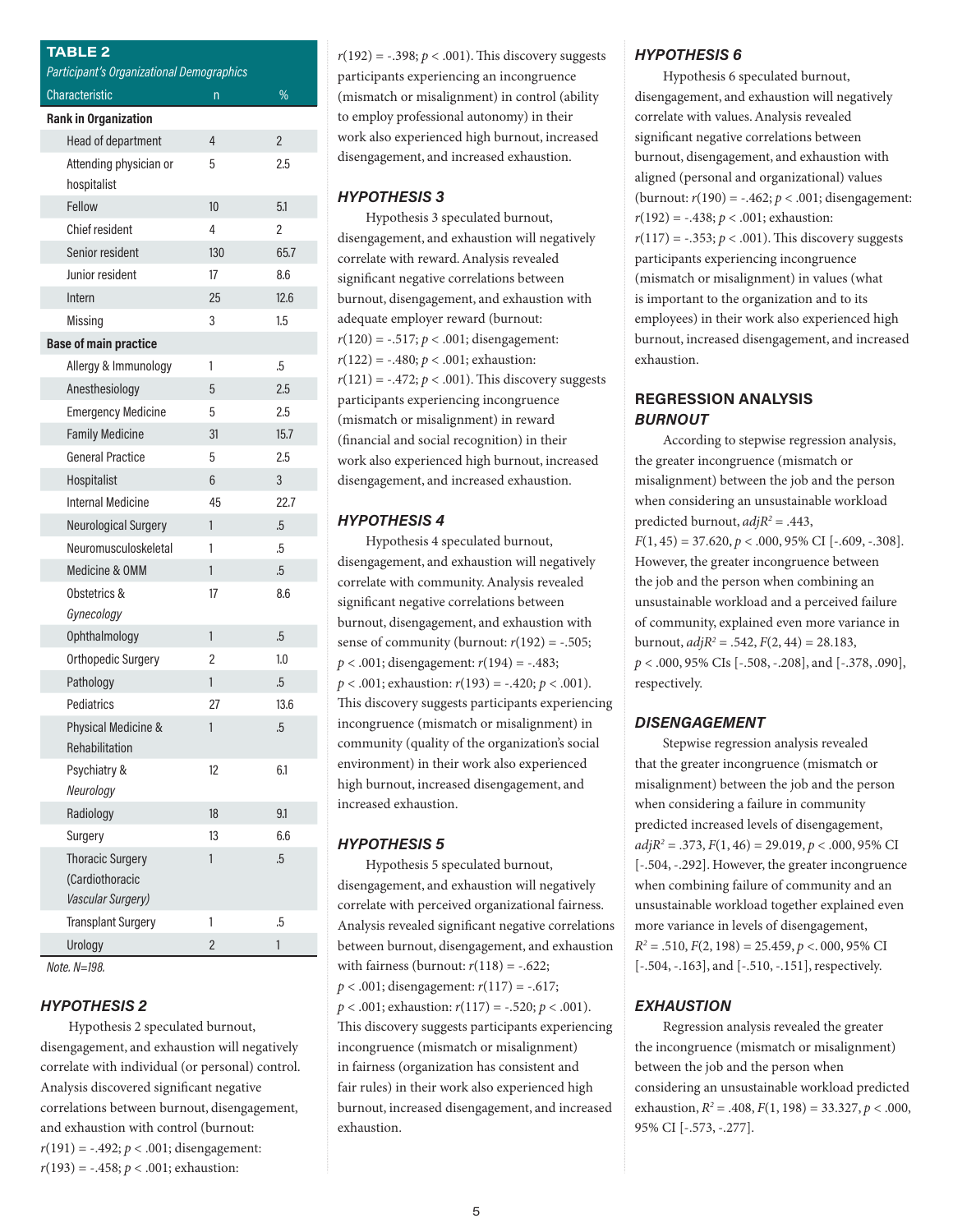

| <b>TABLE 4</b>                           |          |         |         |                       |          |           |  |  |  |
|------------------------------------------|----------|---------|---------|-----------------------|----------|-----------|--|--|--|
| <b>OLBI and Demographic Correlations</b> |          |         |         |                       |          |           |  |  |  |
|                                          | Age      | Gender  | Race    | <b>Marital Status</b> | No.      | Christian |  |  |  |
|                                          |          |         |         |                       | Children |           |  |  |  |
| Burnout                                  | $-104$   | $-.078$ | $-148*$ | $-0.053$              | .068     | .135      |  |  |  |
| Disengaged                               | $-0.093$ | $-.079$ | $-126$  | $-.018$               | .055     | $.141*$   |  |  |  |
| Exhaustion                               | $-104$   | $-.051$ | $-125$  | $-0.095$              | .052     | .113      |  |  |  |

*Note. N=198. High scores with the OLBI indicate burnout, disengagement, and exhaustion. \*p < .05; \*\* p < .01.* 

#### **ADDITIONAL SIGNIFICANT CORRELATIONS**

The OLBI is a 16-item validated scale that utilizes responses ranging from (1) "strongly agree though (4) "strongly disagree." Scores of three or higher indicate the presence of burnout, disengagement, and exhaustion. Analysis did not reveal any significant correlations between the OLBI and participant demographic data when

considering age, gender, marital status, number of children.

In an attempt to discover if ethnicity was a factor in contributing to physician burnout, participants were asked to indicate what ethnicity they identified with. Participants were able to choose between: Caucasian, Black or African American, Latino, Asian, Native, American Indian, Pacific Islander, Middle Easter or North

African, other, or decline to answer. When participant's ethnicity demographics were separated into two groups: Caucasian  $(n = 146; 73.7%)$  and all other participants (*n* = 52; 26.3%). Analysis revealed Caucasian participants experienced moderate burnout symptoms ( $r = -.148; p < .05$ ).

In an attempt to discover if religion was a factor in contributing to physician burnout, participants were asked to indicate what religious affiliation they identified with. Participants were asked What is your religious affiliation? Participant data were separated into two groups: Christians (40.9%) and non-Christians (59.1%). Data suggests non-Christians were more likely to be cynical towards patients. Table 4 displays the bivariate correlations between these variables.

The AWS defines an incongruence (mismatch or misalignment) as a low score (3.00 or less) for each subscale (workload, control,

| <b>TABLE 5</b>                                                                             |           |          |          |                       |          |           |  |  |  |  |
|--------------------------------------------------------------------------------------------|-----------|----------|----------|-----------------------|----------|-----------|--|--|--|--|
| AWS and Demographic Correlations                                                           |           |          |          |                       |          |           |  |  |  |  |
|                                                                                            | Age       | Gender   | Race     | <b>Marital Status</b> | No. of   | Christian |  |  |  |  |
|                                                                                            |           |          |          |                       | Children |           |  |  |  |  |
| Workload                                                                                   | $-0.026$  | $-0.045$ | .025     | .055                  | $-.012$  | $-142$    |  |  |  |  |
| Control                                                                                    | $.211***$ | .022     | .034     | $-155*$               | $.172*$  | $-0.085$  |  |  |  |  |
| Reward                                                                                     | .108      | .063     | .043     | $-.057$               | .017     | $-0.96$   |  |  |  |  |
| Community                                                                                  | .137      | .124     | $-.074$  | $-123$                | .120     | $-109$    |  |  |  |  |
| Fairness                                                                                   | .046      | .034     | .028     | $-063$                | $-0.038$ | $-177$    |  |  |  |  |
| Values                                                                                     | $.170*$   | .037     | $-0.050$ | $-0.082$              | .036     | $-.061$   |  |  |  |  |
| Note. N=198. Low scores with the AWS indicate an incongruence with the person and the job. |           |          |          |                       |          |           |  |  |  |  |

*\*p < .05; \*\* p< .01.*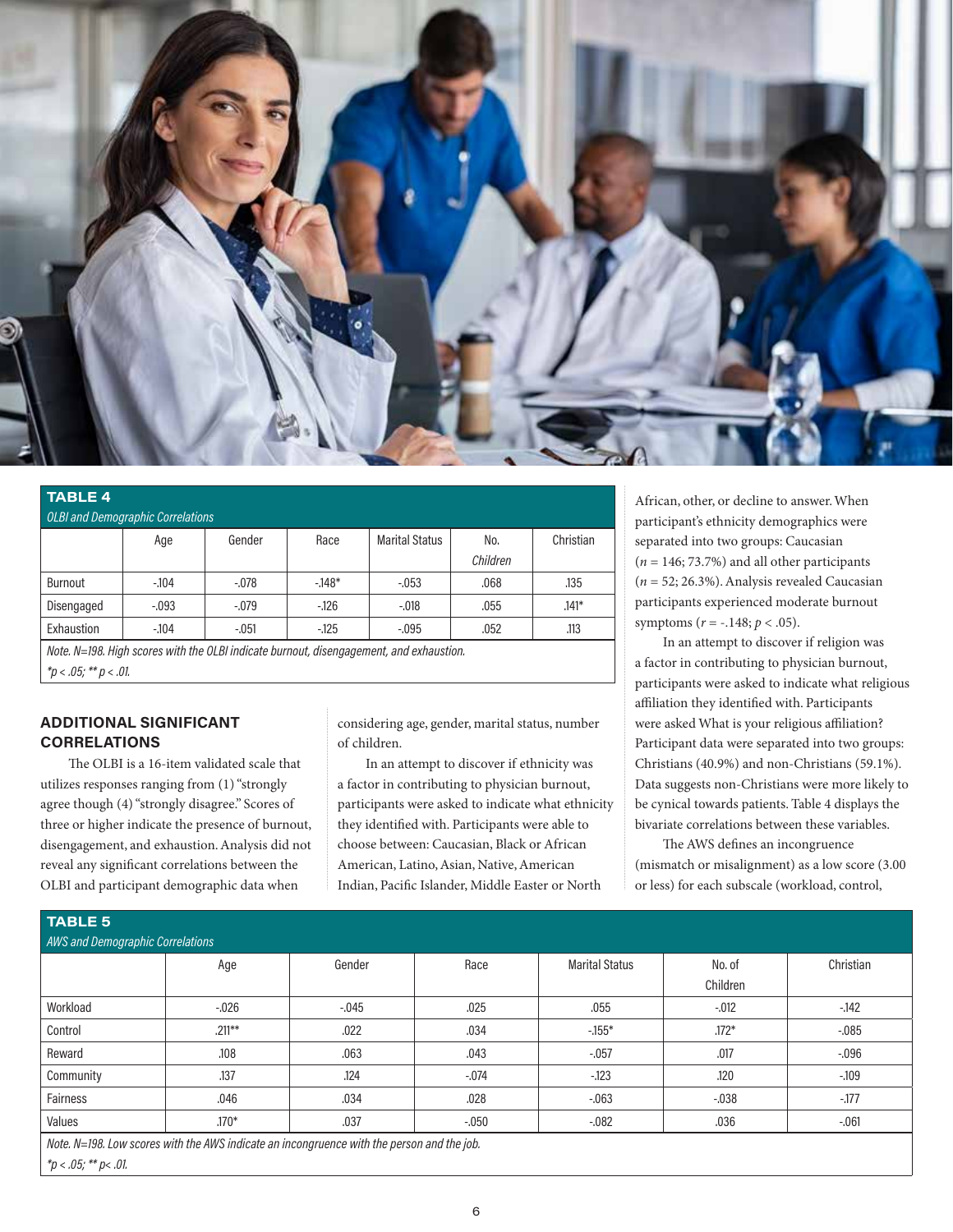| <b>TABLE 6</b>                                          |            |           |            |           |             |         |          |  |  |
|---------------------------------------------------------|------------|-----------|------------|-----------|-------------|---------|----------|--|--|
| <b>OLBI and Organizational Demographic Correlations</b> |            |           |            |           |             |         |          |  |  |
|                                                         | Scheduling | Off Hours | <b>EHR</b> | Patients/ | Org. Stress | Rank    | Advanced |  |  |
|                                                         |            |           |            | Day       |             |         | Degree   |  |  |
| Burnout                                                 | $-.222**$  | $-135$    | $.192**$   | .058      | $-.390**$   | $-.044$ | $-.010$  |  |  |
| Disengaged                                              | $-238**$   | $-105$    | $.170*$    | .076      | $-.342**$   | $-.033$ | $-.014$  |  |  |
| Exhaustion                                              | $-139$     | $-145*$   | $.182*$    | $-.007$   | $-.369**$   | $-064$  | .019     |  |  |

*Note. N=198. High scores with the OLBI indicate burnout, disengagement, and exhaustion. \*p < .05; \*\* p < .01.* 

reward, community, fairness, and values (Leiter & Maslach, 2011).

Analysis did not reveal any significant correlations between the AWS and participant demographic data when considering gender, race, and religious affiliation. However, analysis revealed a significant positive correlation between a participants age and control  $(r(180) = .211; p < .001)$ . This finding suggests that older participants also experienced more autonomy (utilize professional autonomy) in their job. Moreover, analysis revealed a moderate positive correlation ( $r = .170$ ;  $p < .05$ ) between a participants age and values (ideals and motivations that originally attracted them to the job). This finding suggests that older participants also experienced their values to be more aligned with their organization. Table 5 displays the bivariate correlations between these variables.

To further investigate participant demographic data, participants were asked about their marital status. Participant data was separated into two groups: married and non-married. Analysis reveals non-married participants shared a moderately negative correlation with control ( $r = -.155$ ;  $p < .05$ ). This finding suggests non-married participants were more likely to perceive less autonomy in their job. Additionally, participants with more children shared a moderate positive correlation with control ( $r = .172$ ;  $p < .05$ ). This finding suggests participants with more children also experienced more autonomy in their job. Table 5 displays the bivariate correlations between these variables.

In order to determine organizational factors that may contribute to burnout participants were asked Do you have control over scheduling your patients? Answers ranged from 1: Not at all to 5: Very much. Participants scoring 2 or less suggest 52% ( $n = 101$ ) perceived they did not have control over scheduling their patients. Analysis revealed significant negative correlations between the overall OLBI burnout score  $(r(193) = -.222)$ ; *p* < .001) and the disengagement subscale (*r*(195) = -.238; *p* < .001) with participants perception of control over scheduling their

patients. This finding suggests participants that experienced control over scheduling their patients also experienced less burnout and to have less cynical feelings towards their patients. Table 6 displays the bivariate correlations between these variables.

In order to determine if medical documentation contributed to workplace stress, participants were asked Do you think electronic medical record systems (EHR/EMR) interfere with your interaction with the patient? Answers ranged from 1: Not at all to 5: Very much. Participants scoring 3 or more suggests that 51.5% (*n* = 102) perceived EHR/EMR interfered with their interaction with the patient. Analysis revealed significant positive relationship (*r*(193) = .192; *p* < .001) between burnout and participants responses. This finding suggests participants that perceived HER/EMR interferes with their interaction with their patients also experienced burnout. Moreover, analysis revealed a moderate positive relationship between the OLBI disengagement and exhaustion subscales (*r* = .170; *r* = .182; respectively; *p* < .05). This finding suggests participants experiencing that EHR data entry interferes with their interaction with their patients also experienced moderate disengagement and exhaustion. Table 6 displays the bivariate correlations between these variables.

To determine participants perspective of organizational involvement in helping them cope with stress, participants were asked Does your organization help you cope with stress? Answers ranged from 1: Not at all to 5: Very much. Participants scoring 2 or less suggest that 64.6% (*n* = 128) perceive their organization does not help participant mitigate workplace stress. Analysis revealed significant negative relationship between the participant's perception of organizational efforts to help with stress and the OLBI burnout, disengagement, and exhaustion scores (burnout:  $r(193) = -.390$ ; disengagement:  $r(195) = -.342$ ; exhaustion:  $r(194) = -.369$ , respectively;  $p < .001$ ). This finding suggests that participants that experienced a lack of organizational assistance with mitigating stress



EHR has solved many problems that existed prior to the introduction of the computer into the exam room, but it has also introduced several unforeseen problems that contribute to burnout (DeChant & Shannon, 2016). Sinsky et al. (2016) reported for every hour a physician spends with their patients, two hours are spent on EHR documentation. Additionally, most of the problems associated with EHR can be attributed to poor software design that make workflows inefficient (DeChant & Shannon, 2016).



Meta-analysis conducted by DeChant et al. (2019) reported that in organizations that provided physicians with a communal space, 74%  $(n = 23)$  of the participants said, "access to a common space definitely improved their well-being" (p.11). Moreover, Shanafelt and Noseworthy (2017) identified seven drivers of burnout, and three were associated with organizational factors affecting culture.

also experienced significant levels of burnout, disengagement, and exhaustion. Table 6 displays the bivariate correlations between these variables.

In order to determine if having control over patient scheduling may contribute to the incongruence between the participant and their job, participants were asked Do you have control over scheduling your patients? Answers ranged from 1: Not at all to 5: Very much. Participants scoring 4 or greater suggest  $28.8\%$  ( $n = 57$ ) perceived they had control over scheduling their patients. Analysis revealed significant positive correlations with control  $(r(194) = .529; p < .000);$ reward  $(r(123) = .275; p = .002)$ ; community (*r*(195) = .185; *p* = .009); fairness (*r*(118) = .266; *p* = .003); and values (*r*(193) = .259; *p* < .000). This finding suggests participants who experienced more control over scheduling their patients also experienced higher levels of control (professional autonomy); reward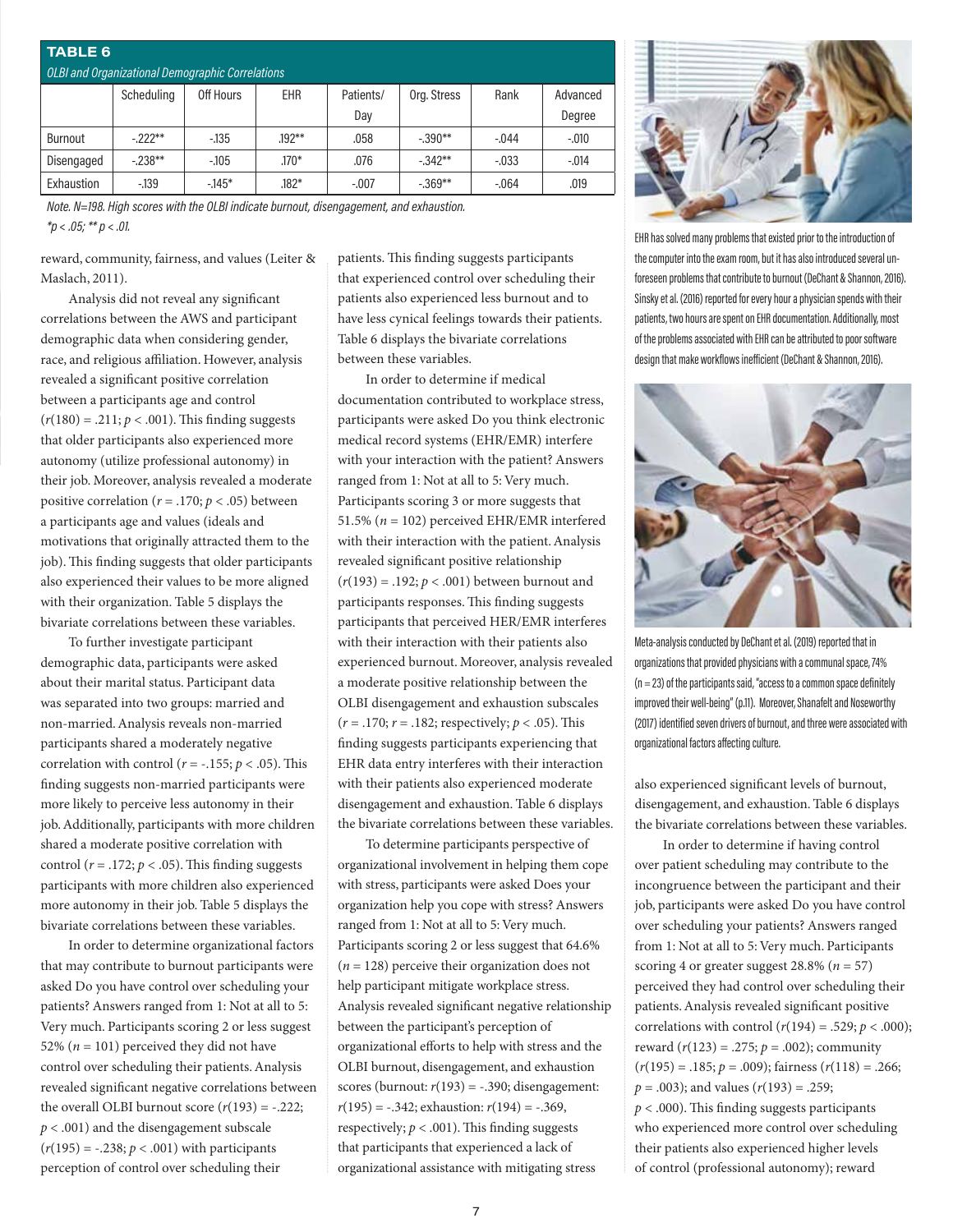| <b>TABLE 7</b><br>AWS and Organizational Demographic Correlations |            |           |            |            |             |           |                        |  |  |
|-------------------------------------------------------------------|------------|-----------|------------|------------|-------------|-----------|------------------------|--|--|
|                                                                   | Scheduling | Off Hours | <b>EHR</b> | Hours/Week | Org. Stress | Rank      | <b>Advanced Degree</b> |  |  |
| Workload                                                          | .163       | $.264**$  | $-0.267**$ | $-283**$   | $.430***$   | $-.021$   | $-.231**$              |  |  |
| Control                                                           | .529***    | .045      | .038       | $-0.076$   | $.330***$   | $.308***$ | .032                   |  |  |
| Reward                                                            | $.275***$  | $.266**$  | $-0.046$   | $-.097$    | $.515***$   | $.237**$  | .011                   |  |  |
| Community                                                         | .185**     | .052      | $-0.028$   | $-117$     | $.433***$   | .130      | .047                   |  |  |
| <b>Fairness</b>                                                   | $.266**$   | $.325***$ | $-.077$    | .005       | $.562***$   | .073      | $-.075$                |  |  |
| Values                                                            | .259***    | $-.021$   | $-.061$    | .069       | .462***     | .185**    | .110                   |  |  |

*Note. N=198. Low scores with the AWS indicate an incongruence with the person and the job.*

*\*p < .05; \*\* p < .01; \*\*\* p < .000*

(intrinsically rewarding); community (quality social support); fairness (treated fairly and with respect); and values (their values aligned with the organization). Table 7 displays the bivariate correlations between these variables.

In order to determine if off-duty requirements may contribute to the incongruence between the participant and their job, participants were asked Does your organization expect you to be available to your patients during your off hours? Answers were separated into Yes or No. Participants scoring Yes suggests 63.1%  $(n = 125)$  perceived they were expected to be available during their off hours. Analysis revealed significant positive correlation with workload (*r*(124) = .264; *p* = .003); reward (*r*(123) = .266; *p* = .003); and fairness (*r*(118) = .325; *p* < .000). This finding suggests participants who experienced working for organizations that did not expect them to be available during their off hours also experienced a better match between themselves and the job with workload (manageable workload); reward (intrinsically rewarding); and fairness (treated fairly and with respect).

In order to determine if medical documentation may contribute to the incongruence between the participant and their job, participants were asked Do you think electronic medical record systems (EHR/EMR) interfere with your interaction with the patient? Answers ranged from 1: Not at all to 5: Very much. Participants scoring 4 or greater suggests 51.5%  $(n = 102)$  EHR/EMR interferes with their interaction with their patient. Analysis revealed a significant negative correlation with workload  $(r(124) = -.267; p = .003)$ . This finding suggests participants that perceive EHR/EMR interferences with their interaction with their patient also experienced an incongruence (mismatch or misalignment) between themselves and the job with workload (unsustainable workload).

In order to determine if time spent at work may contribute to the incongruence between the participant and their job, participants were asked to indicate how many hours they worked per week. Participants were free to indicate their answers. Participants indicated a mean of 52.78 hours per week; a median of 50 hours per week; and a mode of 60 hours per week. Analysis revealed a significant negative correlation between average hours worked per week and workload (*r*(122) = -.283; *p* < .001). This finding suggests participants who worked more hours per week also experienced an incongruence (mismatch or misalignment) with workload (unsustainable workload).

In order to determine if organizations intervened with stress management, which may contribute to the incongruence between the participant and their job, participants were asked Does your organization help you cope with stress? Answers ranged from 1: Not at all to 5: Very much. Participants scoring 2 or less suggests 64.6% ( $n = 128$ ) perceive their organization does not help them cope with stress. Analysis reveal significant positive correlations with each subscale of the AWS: workload (*r*(124) = .430; *p* < .000); control (*r*(194) = .330; *p* < .000); reward  $(r(123) = .515; p < .000)$ ; community (*r*(195) = .433; *p* < .000); fairness  $(r(118) = .562; p < .000)$ ; and values  $(r(193) = .462; p < .001)$ . This finding suggests participants who experienced less organizational help with stress also experienced an incongruence (mismatch or misalignment) between themselves and their job with: workload (unsustainable workload); control (lack of professional autonomy); reward (lack of recognition); community (failing social support); fairness (unfairly treated and with disrespect); and values (their values are misaligned with the organization).

In order to determine if a participant's

rank within the organization may contribute to the incongruence between the participant and their job, participants were asked What is your rank in the organization? Answers ranged from 1: Medical director; 2: Head of department; 3: Attending physician; 4: Fellow; 5: Chief resident; 6: Senior resident; 7: Junior resident; 8: Intern; or 9: Medical student. Participants indicated 65.7%  $(n = 130)$  identified as senior residents; 11.6%  $(n = 23)$  identified as a chief resident or above; and  $21.2\%$  ( $n = 42$ ) identified as junior resident or below. Analysis revealed significant positive correlations with participants with higher ranking with control  $(r(192) = .308; p < .001)$ ; reward (*r*(121) = .237; *p* = .008; and values  $(r(191) = .185; p = .010)$ . These findings suggest participants that are ranked higher in their organization also experienced an incongruence in: control (lack of professional autonomy); reward (lack of recognition); and values (their values are misaligned with the organization).

In order to determine if earning an advanced degree (master's degree and above) in addition to earning a medical degree may contribute to the incongruence between the participant and their job, participants were asked to list all advanced degrees (master's and above) in addition to earning their medical degree. Participants were separated into those that achieved an advanced degree from those earning a medical degree. Participants indicated 62.6%  $(n = 124)$  earned a master's and above degree in addition to earning a medical degree. Analysis revealed a significant negative correlation with participants earning an advanced degree and workload (*r*(124) = -.231; *p* <= .009). This finding suggests participants that have achieved an advanced degree in addition to their medical degree also experienced more congruence (alignment or fit) between themselves and their job with workload (manageable workload).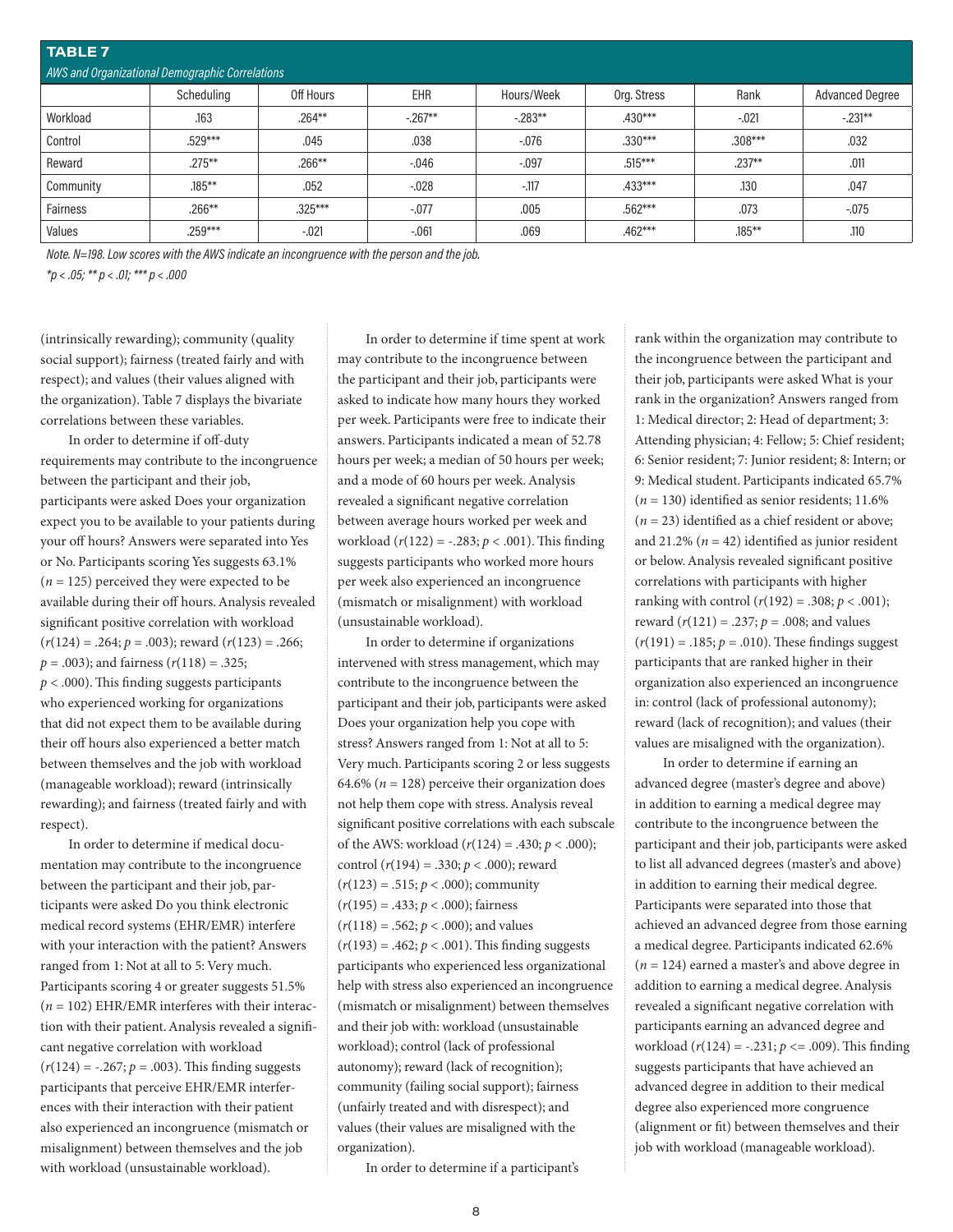

## **LIMITATIONS** *THE MBI VS. THE OLBI.*

Meta-analysis reported the MBI to be the most common instrument (33%) used to measure burnout among physician driven studies (DeChant et al., 2019). Additionally, the MBI is widely considered to be the industry standard among researchers because of large data sets that can be utilized for: (a) comparing national benchmark data of U.S. physicians; (b) comparisons with the general public; (c) can be used for other health care workers (e.g. nurses); (d) and proven to show correlations with results (Shanafelt & Noseworthy, 2016).

The OLBI differs from the MBI, which measures three aspects of burnout (exhaustion, cynicism, and inefficacy), the OLBI measures exhaustion and disengagement, which was deemed more appropriate given the highly specialized population. However, the ability to compare data from this research with national data could be more beneficial. Additionally, comparing data from this research to how burnout differs from the general population could be useful in making recommendations for interventions.

## *THE USE OF SOCIAL MEDIA TO RECRUIT PARTICIPANTS*

An email campaign (of known physicians) was utilized to collect survey data; however,

yielded low participation. Social media such as Facebook and LinkedIn were also utilized to recruit participants; however, the overwhelming number of participants were recruited through Twitter. Since social media can be consumed anonymously, the participant's identity could not be verified if they were in fact practicing physicians. However, email addresses were collected from participants (*n* = 108; total participants  $n = 198$ ) for those that wanted to be notified of the results. However, eliminating results from participants that did not provide an email address would be detrimental to this research.

Additionally, participants that were recruited from Twitter were prompted to: participate in a study that is attempting to discover organizational factors that may contribute to physician burnout. Making the participant aware of the intended outcome, could have introduced bias. Future studies should consider more careful phrasing of recruiting messages.

## **ORGANIZATIONAL FACTORS**

This study did not measure key organizational factors such as the type of healthcare organization participants practice medicine (e.g., community hospital, teaching hospital, federal government hospital, non federal psychiatric care, and non federal long-term

care). This research would have benefited from determining differences in the prevalence of physician burnout between organizations of different types, if any.

#### **RECOMMENDATIONS**

According to this research, the largest contributor to physician burnout is an unsustainable workload followed by a failing community support system. Shanafelt and Noseworthy (2016) have identified nine strategies organizations can utilize to build engagement with physicians, which has been shown to reduce burnout (Maslach, 2017). Of the nine strategies, seven address a failing community, and two address workload reduction or efficiency problems (Shanafelt & Noseworthy, 2016). Moreover, Shanafelt and Noseworthy (2016) argue these strategies must be led by the CEO/C-Suite executives; otherwise, burnout will persist. Healthcare leaders must stop treating patients as profit and start treating patients as people.



**Joe Neric** *Master's of Science in Industrial/Organizational Psychology*

If you would prefer to review

my thesis in its entirety, please contact me at jneric@gmail.com or (562) 394-7145.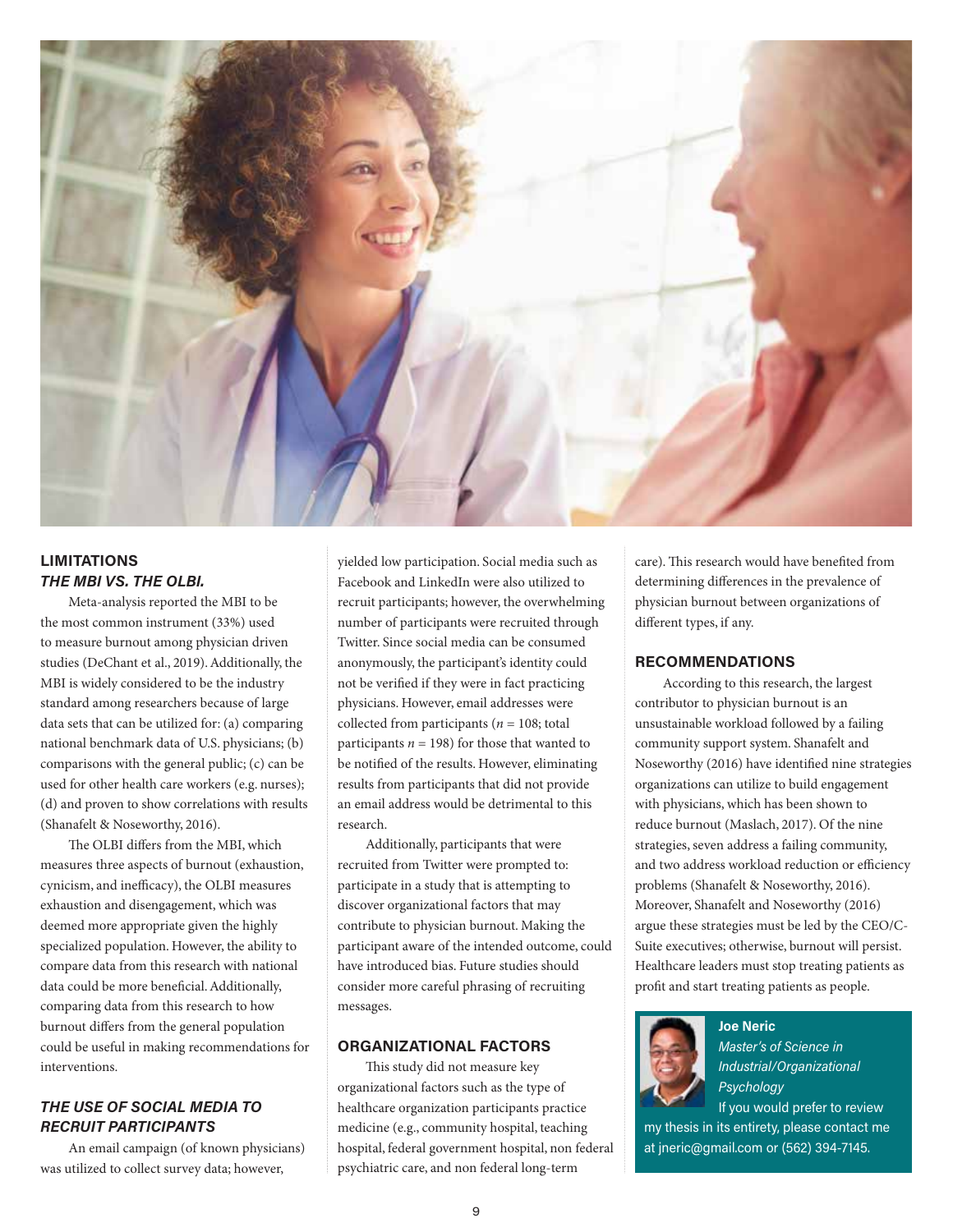

#### **REFERENCES**

- *The ACGME Common Program Requirements Initiative.* (2018, July). ACGME Common program Requirements (Residency). Chicago, Illinois: 2017 Accreditation council for graduate medical education.
- American Psychiatric Association. (2013). *Diagnostic and statistical manual of mental disorders (5th ed.)*. Washington, DC: American Psychiatric Publishing.
- Arndt, B., Beasley, J., Watkinson, M., Temte, J., Tuan, W., Sinsky, C., & Gilchrist, V. (2017). Tethered to the EHR: Primary care physician workload assessment using EHR event log data and time-motion observations. *Annals of Family Medicine, 15(5)*, 419-426. doi:10.1370/afm.2121
- Collins, G.B., McAllister, M.S., Jensen, M., & Gooden, T.A. (2005). Chemical dependency treatment outcomes of residents in anesthesiology: results of a survey. *Anesthesia & Analgesia. 2005 Nov;101(5)*:1457-62. doi: 10.1213/01.ANE.0000180837.78169.04
- DeChant, P., Acs, A., Boulanger, T., Rhee, K., Snowdon, J.L., Tutty, M., Sinsky, C., & Thomas Craig, K.J. (2019). Systematic literature review on the effect of workplace interventions on physician burnout [Manuscript submitted for publication]. *Journal of American Medical Association*. IBM Watson Health; Cambridge, MA; US
- DeChant, P. & Shannon, D.W. (2016). *Preventing physician burnout: Curing the chaos and returning joy to the practice of medicine*. North Charleston, South Carolina: Simpler Healthcare.
- Demerouti, E., Mostert, K., Bakker, A.B., & Arnold, (2010). Burnout and work engagement: A thorough investigation of the independency of both constructs. *Journal of Occupational Health Psychology, Vol 15(3)*, 209-222. doi: 10.1037/a0019408
- Demerouti, E., Bakker, A. B., Vardakou, I., & Kantas, A. (2003). The convergent validity of two burnout instruments: A multi traitmultimethod analysis. *European Journal of Psychological Assessment, 19(1)*, 12–23. https://doi.org/10.1027//1015-5759.19.1.12
- Dyrbye, L.N., Eacker, A., Durning, S., Brazeau, C., Moutier, C., Massie, F.S., Satele, D., Sloan, J.A., Shanafelt, T.D. (2015). The impact of stigma and personal experiences on the help-seeking behaviors of medical students with burnout. *Academic Medicine. 2015; 90*: 961–969. doi: 10.1097/ ACM.0000000000000655
- Dyrbye, L.N., West, C.P., Satele, D., Boone, S., Tan, L., Sloan, J., & Shanafelt, T. (2014). Burnout among U.S. medical students, residents, and early career physicians relative to the general U.S. population. *Academic Medicine, Vol. 89, No. 3*, 443-451. doi: 10.1097/ACM.0000000000000134
- Furr, S. R., Johnson, W. D., & Goodall, C. S. (2015). Grief and Recovery: The prevalence of grief and loss in substance abuse treatment. J*ournal of Addictions & Offender Counseling, 36(1)*, 43–56. https://doi-org. vanguard.idm.oclc.org/10.1002/j.2161-1874.2015.00034.x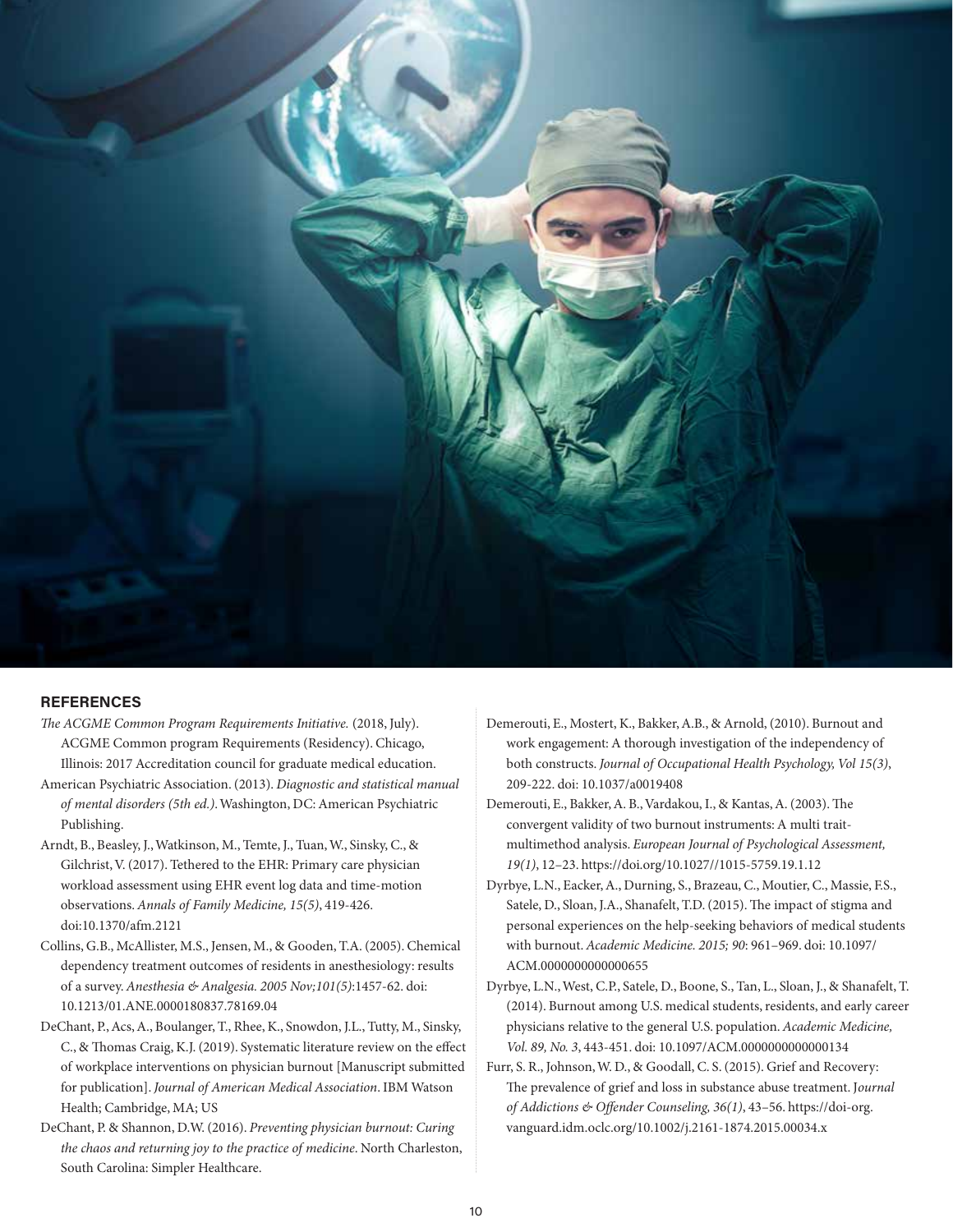Gidwani, R., Nguyen, C., Kofed, A., Carragee, C., Rydel, T., Nelligan, I., Sattler, A., Mahoney, M., & Lin, S. (2017). Impact of scribes on physician satisfaction, patient satisfaction, and charting efficiency: A randomized controlled trial. *Annals of Family Medicine, 15*, 427-433. Downloaded from www.annfammed.org

Givens, J., & Tjia, J. (2002). Depressed medical students' use of mental health services and barriers to use. *Academic Medicine: Journal of the Association of American Medical Colleges,77(9)*, 918-21.

Heaton, H.A., Castaneda-Guarderas, A., Trotter, E.R., Erwin, P.J., & Bellolio, M.F. (2016). Effect of scribes on patient throughput, revenue, and patient and provider satisfaction: A systematic review and meta-analysis. *American Journal of Emergency Medicine, 34*, 2018-2028. http://dx.doi. org/10.1016/j.ajem.2016.07.056

Hu, Y., Fix, M., Hevelone, N., Lipsitz, S., Greenberg, C., Weissman, J., & Shapiro, J. (2012). Physicians' needs in coping with emotional stressors: The case for peer support. *Archives of Surgery, 147(3)*, 212-217.

James, R., Ryan, N., Omar, Z., Byron, D., & Derek, K. (2014). Medical student debt and major life choices other than specialty. *Medical Education Online, 19(0*), 1-10. doi:10.3402/meo.v19.25603

Khalil, E.A., Tyan P., Wei, C., Tappy, E., Gu, A., & Moawad, G. (2018). Burnout Among Members of the American Association of Gynecologic Laparoscopists. *Journal of Minimally Invasive Gynecology*, Draft. Manuscript Number: JMIG-D-18-00432.

Kohn, L., Corrigan, J., & Donaldson, M. (Eds.). (2000). *To err is human: Building a safer health system* (Quality chasm series). Washington, D.C.: National Academy Press. (2000).

Lathrop, D. (2017). Disenfranchised Grief and Physician Burnout. *Annals of Family Medicine, 15, 4*. Retrieved from http://www.AnnFamMed.org/ content/15/4/375.

Leape, L., Brennan, T., Laird, N., Lawthers, A., Localio, A., Barnes, B., Herbert, L., Newhouse, J.P., Weiler, P., & Hiatt, H. (1991). The nature of adverse events in hospitalized patients. *New England Journal of Medicine, 324(6)*, 377-384 19910207. doi:10.1056/nejm199102073240605

Leiter, M. P. & Maslach, C. (2011). *Areas of Worklife Survey Manual (5thed)*. Mind Garden, Inc., California.

Leiter, M. P., & Maslach, C. (2004). *Areas of worklife: A structured approach to organizational predictors of job burnout*. In P. Perrewé & D. C. Ganster, (Eds.), *Research in occupational stress and well-being: Vol. 3. Emotional and physiological processes and positive intervention strategies*: 91-134. Oxford, UK: JAI Press/Elsevier

Linzer, M., Poplau, S., Grossman, E., Varkey, A., Yale, S., Willams, E., Hicks, L., Brown, R.L., Wallock, J., Kohnhorst, D., & Barbouche, M. (2015). A cluster randomized trial of interventions to improve work conditions and clinician burnout in primary care: Results from healthy workplace (HWP) study. *Journal of General Internal Medicine, 30(8)*, 1105-1111. DOI: 10.1007/s11606-015-3235-4

Maslach, C. (2017). Finding solutions to the problem of burnout. *Consulting Psychology Journal: Practice and Research, 2017, Vol. 69, No. 2*, 143–152. 2017, Retrieved from http://dx.doi.org/10.1037/cpb0000090

Murphy, B. (2017). For first time, physician practice owners are not the majority. *American Medical Association*. https://www.ama-assn.org/ practice-management/economics/first-time-physician-practice-ownersare-not-majority

Oreskovich, M., Shanafelt, T., Dyrbye, L., Tan, L., Sotile, W., Satele, D., West, C.P., Sloan, J., & Boone, S. (2015). The prevalence of substance use disorders in American physicians. *The American Journal on Addictions, 24(1)*, 30-8. doi:10.1111/ajad.12173

Peterson, J.B. (2018). *12 Rules for life: An antidote to chaos*. Random House Canada.

Shanafelt, T.D., Boone, S., Tan, L., Dyrbye, L., Sotile, W., Satele, D., West, C., Sloan, J., & Oreskovich, M. (2012). Burnout and satisfaction with worklife balance among US physicians relative to the general US population. *Archives of Internal Medicine, 2012, Vol 172, 18*, 1377-1385. Doi: 10.1001/ arinternal.2012.3199

Shanafelt, T.D., Dyrbye, L., Satele, D., Rummans, T., Novotny, P.J., Sloan, J., Balch, C.M., Bechamps, G., Russell, T., Oreskovich, M.R., Swartz, K. (2011). Special report: suicidal ideation among American surgeons. *Archives of Surgery (Chicago, Ill.: 1960), 146(1)*, 54–62. https://doi-org. vanguard.idm.oclc.org/10.1001/archsurg.2010.292

Shanafelt, T., Dyrbye, L., Satele, D., Sloan, J., West, C., Hasan, O., & Sinsky, C. (2015). Changes in burnout and satisfaction with work-life balance in physicians and the general us working population between 2011 and 2014. *Mayo Clinic Proceedings, 90(12)*, 1600-1613. doi:10.1016/j. mayocp.2015.08.023

Shanafelt, T. D., Dyrbye, L. N., Sinsky, C., Hasan, O., Satele, D., Sloan, J., & West, C. (2016). Relationship between clerical burden and characteristics of the electronic environment with physician burnout and professional satisfaction. *Mayo Clinic Proceedings, 91(7)*, 836-848. doi:http://dx.doi. org.vanguard.idm.oclc.org/10.1016/j.mayocp.2016.05.007

Shanafelt, T.D. & Noseworth, J.H. (2016). Executive leadership and physician well-being: Nine organizational strategies to promote engagement and reduce burnout. *Mayo Clinic Proceedings, 92(1)*, 129-146. http://dx.doi. org/10.1016/j.mayocp.2016.10.004

Shanafelt, T.D., West, C.P., Sinsky, C., Trockel, M., Tutty, M., Satele, D.V., Carlasare, L.E., & Dyrbye, L.N. (2019). Changes in burnout and satisfaction with work-life integration in physicians and the general us working population between 2011 and 2017. *Mayo Clinic Proceedings, 94(9)*, 1681-1694. doi:10.1016/j.mayocp.2018.10.023

Sinsky, C., Colligan, L., Li, L., Prgomet, M., Reynolds, S., Goeders, L., Westbrook, J., Tutty, M., Blike, G., (2016). Allocation of physician time in ambulatory practice: A time and motion study in 4 specialties. *Annals of Internal Medicine, 165(11)*, 753-760

Tai-Seale, M., Olson, C., Li, J., Chan, A., Morikawa, C., Durbin, M., Wang, W., Luft, H. (2017). Electronic health record logs indicate that physicians split time evenly between seeing patients and desktop medicine. *Health Affairs, 36(4)*, 655-662. doi:10.1377/hlthaff.2016.0811

Yaghmour, N.A., Brigham, T.P., Richter, T., Miller, R.S., Philibert, I., DeWitt C. Baldwin Jr, D.C., & Nasca, T.J. (2017). Causes of death of residents in ACGME-accredited programs 2000 through 2014: Implications for the learning environment. *Journal of the Association of American Medical Colleges: Academic Medicine, 92*, 976–983. doi: 10.1097/ ACM.0000000000001736